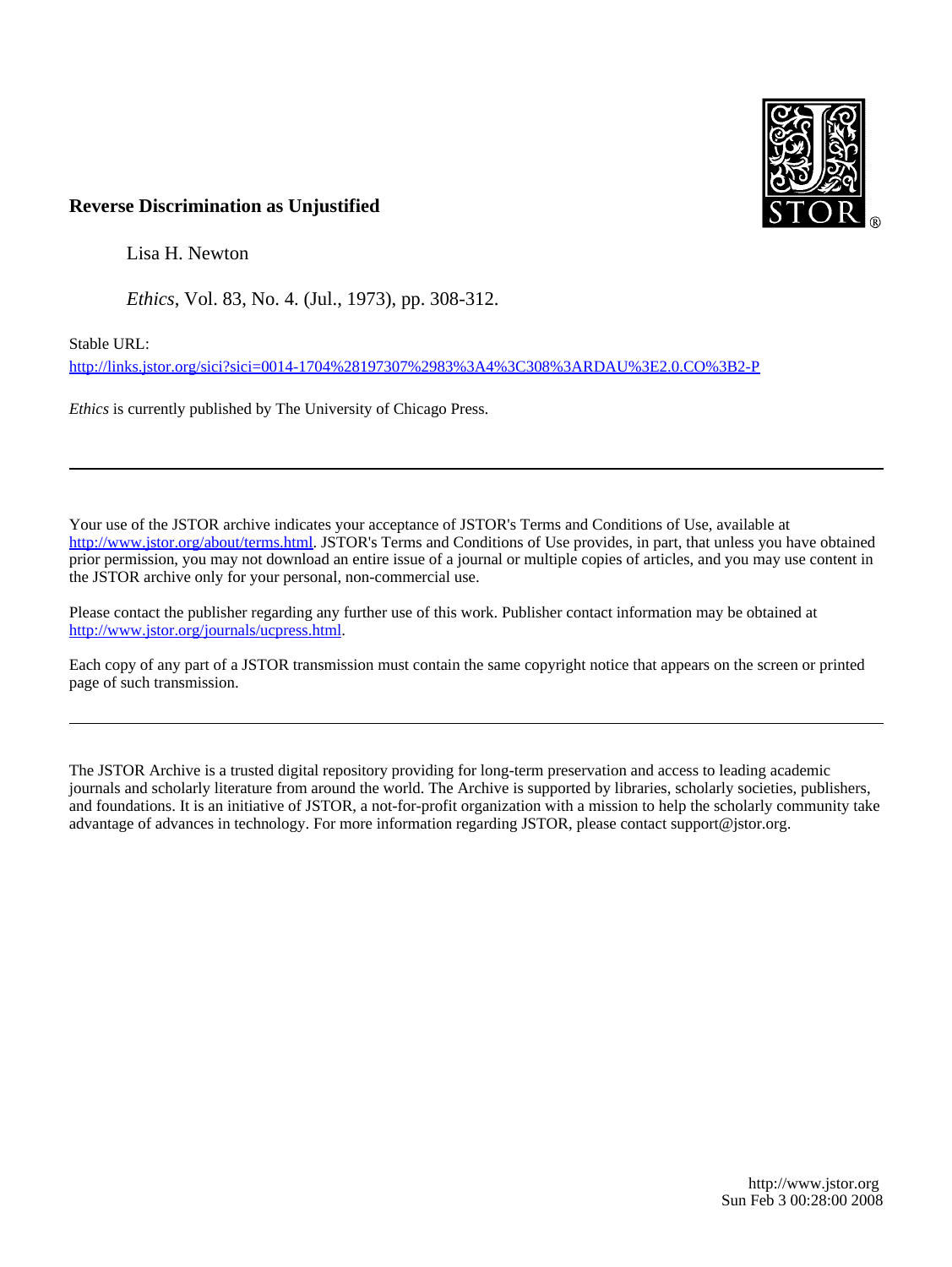## *Discussion*

## REVERSE DISCRIMINATION AS UNJUSTIFIED"

Lisa H. Newton

Fairfield University

I have heard it argued that "simple justice" requires that we favor women and blacks in employment and educational opportunities, since women and blacks were "unjustly" excluded from such opportunities for so many years in the not so distant past. It is a strange argument, an example of a possible implication of a true proposition advanced to dispute the proposition itself, like an octopus absent-mindedly slicing off his head with a stray tentacle. A fatal confusion underlies this argument, a confusion fundamentally relevant to our understanding of the notion of the rule of law.

Two senses of justice and equality are involved in this confusion. The root notion of justice, progenitor of the other, is the one that Aristotle *(Nicho- ~nachean Ethics 5.* 6; *Politics 1.* **2; 3.** 1) assumes to be the foundation and proper virtue of the political association. It is the condition which free men establish among themselves when they "share a common life in order that their association bring them self-sufficiency"-the regulation of their relationship by law, and the establishment, by law, of equality before the law. Rule of law is the name and pattern of this justice; its equality stands against the inequalities-of wealth, talent, etc.-otherwise obtaining among its participants, who by virtue of that equality are called "citizens." It is an achievement-complete, or, more frequently, partial-of certain people in certain concrete situations. It is fragile and easily disrupted by powerful individuals who discover that the blind equality of rule of law is inconvenient for their interests. Despite its obvious instability, Aristotle assumed that the establishment of justice in this sense, the creation of citizenship, was a permanent possibility for men and that the resultant association of citizens was the natural home of the species. At levels below the political association, this rule-governed equality is easily found; it is exemplified by any group of children agreeing together to play a game. At the level of the political association, the attainment of this justice is more difficult, simply because the stakes are so much higher for each participant. The equality of

<sup>\*</sup> A version of this paper was read at a meeting of the Society for Women in Philosophy in Amherst, Massachusetts, November 5, 1972.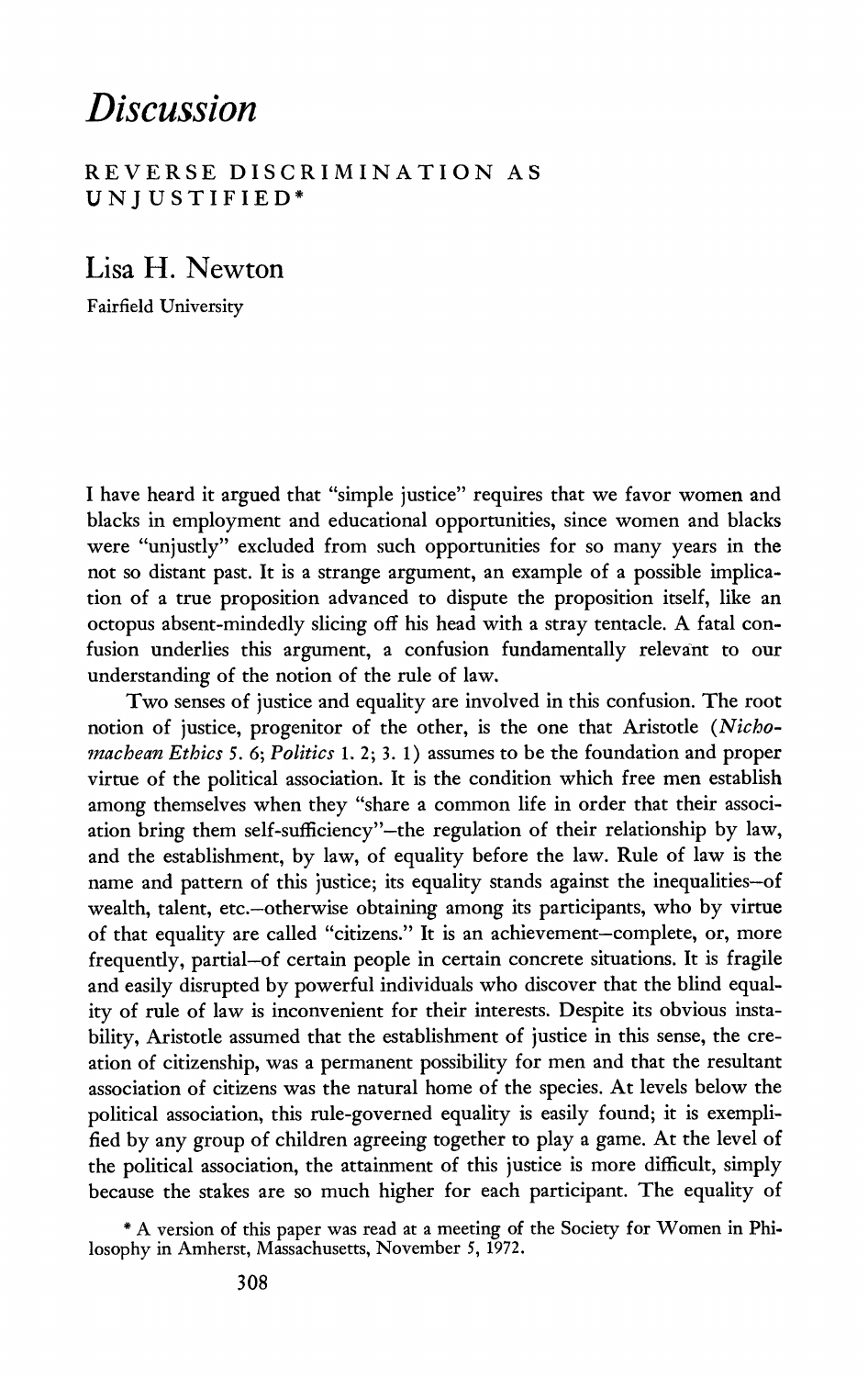citizenship is not something that happens of its own accord, and without the expenditure of a fair amount of effort it will collapse into the rule of a powerful few over an apathetic many. But at least it has been achieved, at some times in some places; it is always worth trying to achieve, and eminently worth trying to maintain, wherever and to whatever degree it has been brought into being.

Aristotle's parochialism is notorious; he really did not imagine that persons other than Greeks could associate freely in justice, and the only form of association he had in mind was the Greek **polis.** With the decline of the **polis** and the shift in the center of political thought, his notion of justice underwent a sea change. To be exact, it ceased to represent a political type and became a moral ideal: the ideal of equality as we know it. This ideal demands that all men be included in citizenship-that one Law govern all equally, that all men regard all other men as fellow citizens, with the same guarantees, rights, and protections. Briefly, it demands that the circle of citizenship achieved by any group be extended to include the entire human race. Properly understood, its effect on our associations can be excellent: it congratulates us on our achievement of rule of law as a process of government but refuses to let us remain complacent until we have expanded the associations to include others within the ambit of the rules, as often and as far as possible. While one man is a slave, none of us may feel truly free. We are constantly prodded by this ideal to look for possible unjustifiable discrimination, for inequalities not absolutely required for the functioning of the society and advantageous to all. And after twenty centuries of pressure, not at all constant, from this ideal, it might be said that some progress has been made. To take the cases in point for this problem, we are now prepared to assert, as Aristotle would never have been, the equality of sexes and of persons of different colors. The ambit of American citizenship, once restricted to white males of property, has been extended to include all adult free men, then all adult males including ex-slaves, then all women. The process of acquisition of full citizenship was for these groups a sporadic trail of half-measures, even now not complete; the steps on the road to full equality are marked by legislation and judicial decisions which are only recently concluded and still often not enforced. But the fact that we can now discuss the possibility of favoring such groups in hiring shows that over the area that concerns us, at least, full equality is presupposed as a basis for discussion. To that extent, they are full citizens, fully protected by the law of the land.

It is important for my argument that the moral ideal of equality be recognized as logically distinct from the condition (or virtue) of justice in the political sense. Justice in this sense exists **among** a citizenry, irrespective of the number of the populace included in that citizenry. Further, the moral ideal is parasitic upon the political virtue, for "equality" is unspecified-it means nothing until we are told in what respect that equality is to be realized. In a political context, "equality" is specified as "equal rights"-equal access to the public realm, public goods and offices, equal treatment under the law-in brief, the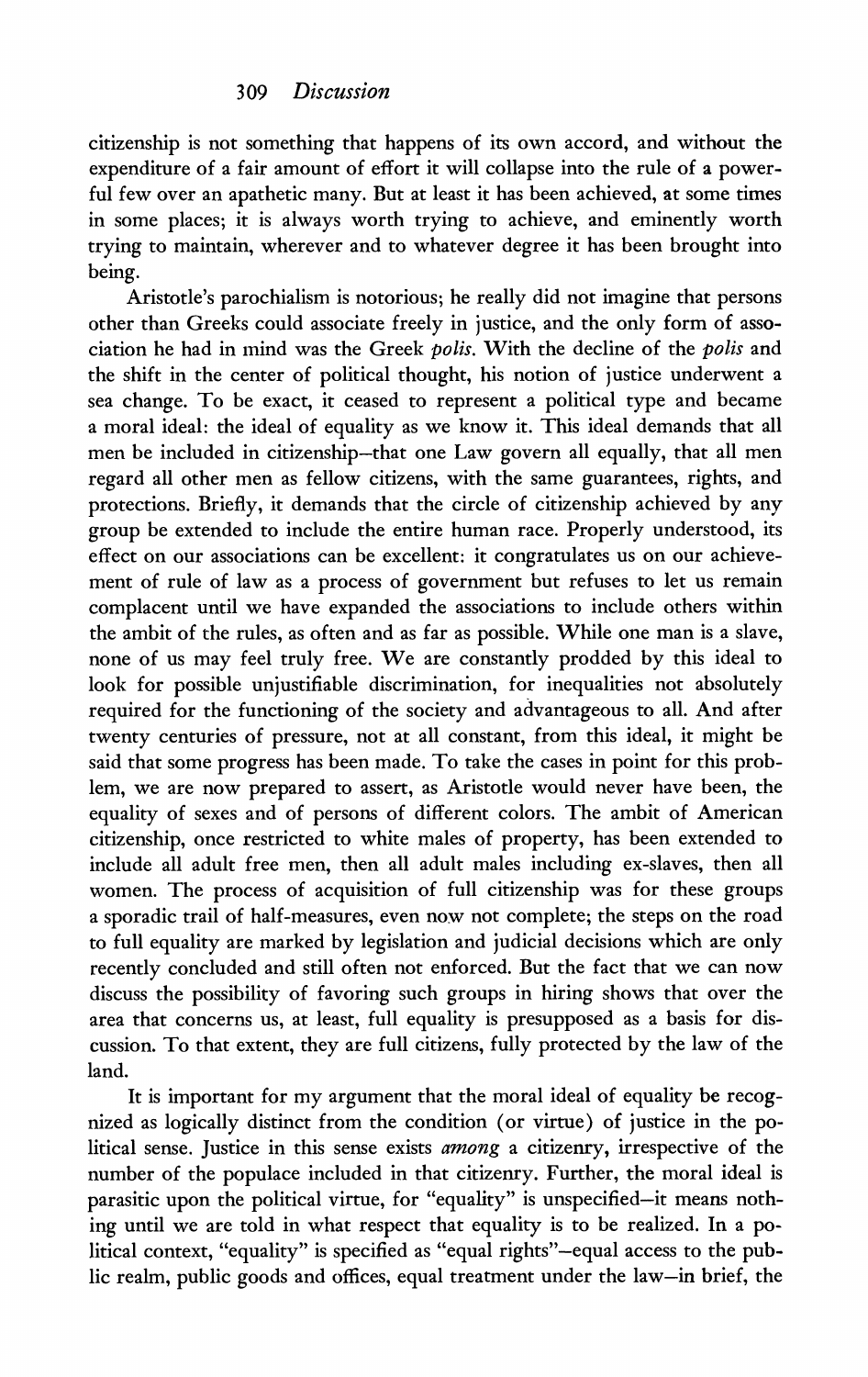equality of citizenship. If citizenship is not a possibility, political equality is unintelligible. The ideal emerges as a generalization of the real condition and refers back to that condition for its content.

Now, if justice (Aristotle's justice in the political sense) is equal treatment under law for all citizens, what is injustice? Clearly, injustice is the violation of that equality, discriminating for or against a group of citizens, favoring them with special immunities and privileges or depriving them of those guaranteed to the others. When the southern employer refuses to hire blacks in whitecollar jobs, when Wall Street will only hire women as secretaries with new titles, when Mississippi high schools routinely flunk all black boys above ninth grade, we have examples of injustice, and we work to restore the equality of the public realm by ensuring that equal opportunity will be provided in such cases in the future. But of course, when the employers and the schools *favor*  women and blacks, the same injustice is done. Just as the previous discrimination did, this reverse discrimination violates the public equality which defines citizenship and destroys the rule of law for the areas in which these favors are granted. To the extent that we adopt a program of discrimination, reverse or otherwise, justice in the political sense is destroyed, and none of us, specifically affected or not, is a citizen, a bearer of rights-we are all petitioners for favors. And to the same extent, the ideal of equality is undermined, for it has content only where justice obtains, and by destroying justice we render the ideal meaningless. It is, then, an ironic paradox, if not a contradiction in terms, to assert that the ideal of equality justifies the violation of justice; it is as if one should argue, with William Buckley, that an ideal of humanity can justify the destruction of the human race.

Logically, the conclusion is simple enough: all discrimination is wrong prima facie because it violates justice, and that goes for reverse discrimination too. No violation of justice among the citizens may be justified (may overcome the prima facie objection) by appeal to the ideal of equality, for that ideal is logically dependent upon the notion of justice. Reverse discrimination, then, which attempts no other justification than an appeal to equality, is wrong. But let us try to make the conclusion more plausible by suggesting some of the implications of the suggested practice of reverse discrimination in employment and education. My argument will be that the problems raised there are insoluble, not only in practice but in principle.

We may argue, if we like, about what "discrimination" consists of. Do I discriminate against blacks if I admit none to my school when none of the black applicants are qualified by the tests I always give? How far must I go to root out cultural bias from my application forms and tests before I can say that I have not discriminated against those of different cultures? Can I assume that women are not strong enough to be roughnecks on my oil rigs, or must I test them individually? But this controversy, the most popular and well-argued aspect of the issue, is not as fatal as two others which cannot be avoided: if we are regarding the blacks as a "minority" victimized by discrimination, what is a "minority"? And for any group-blacks, women, whatever-that has been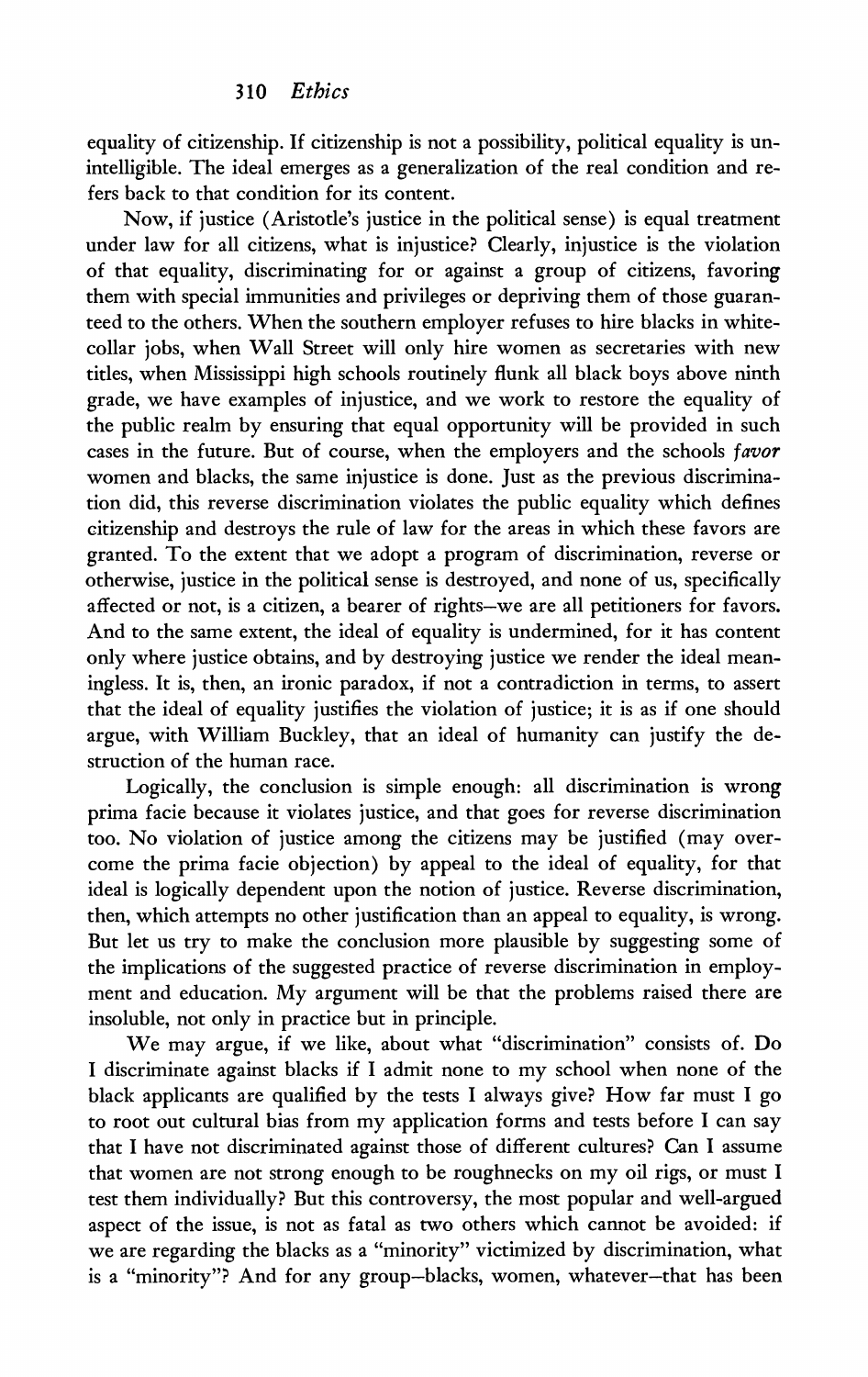discriminated against, what amount of reverse discrimination wipes out the initial discrimination? Let us grant as true that women and blacks were discriminated against, even where laws forbade such discrimination, and grant for the sake of argument that a history of discrimination must be wiped out by reverse discrimination. What follows?

First, are there other groups which have been discriminated against? For they should have the same right of restitution. What about American Indians, Chicanos, Appalachian Mountain whites, Puerto Ricans, Jews, Cajuns, and Orientals? And if these are to be included, the principle according to which we specify a "minority" is simply the criterion of "ethnic (sub) group," and we're stuck with every hyphenated American in the lower-middle class clamoring for special privileges for *his* group-and with equal justification. For be it noted, when we run down the Harvard roster, we find not only a scarcity of blacks (in comparison with the proportion in the population) but an even more striking scarcity of those second-, third-, and fourth-generation ethnics who make up the loudest voice of Middle America. Shouldn't they demand *their* share? And eventually, the WASPs will have to form their own lobby, for they too are a minority. The point is simply this: there is no "majority" in America who will not mind giving up just a bit of their rights to make room for a favored minority. There are only other minorities, each of which is discriminated against by the favoring. The initial injustice is then repeated dozens of times, and if each minority is granted the same right of restitution as the others, an entire area of rule governance is dissolved into a pushing and shoving match between self-interested groups. Each works to catch the public eye and political popularity by whatever means of advertising and power politics lend themselves to the effort, to capitalize as much as possible on temporary popularity until the restless mob picks another group to feel sorry for. Hardly an edifying spectacle, and in the long run no one can benefit: the pie is no larger -it's just that instead of setting up and enforcing rules for getting a piece, we've turned the contest into a free-for-all, requiring much more effort for no larger a reward. It would be in the interests of all the participants to reestablish an objective rule to govern the process, carefully enforced and the same for all.

Second, supposing that we do manage to agree in general that women and blacks (and all the others) have some right of restitution, some right to a privileged place in the structure of opportunities for a while, how will we know when that while is up? How much privilege is enough? When will the guilt be gone, the price paid, the balance restored? What recompense is right for centuries of exclusion? What criterion tells us when we are done? Our experience with the Civil Rights movement shows us that agreement on these terms cannot be presupposed: a process that appears to some to be going at a mad gallop into a black takeover appears to the rest of us to be at a standstill. Should a practice of reverse discrimination be adopted, we may safely predict that just as some of us begin to see "a satisfactory start toward righting the balance," others of us will see that we "have already gone too far in the other